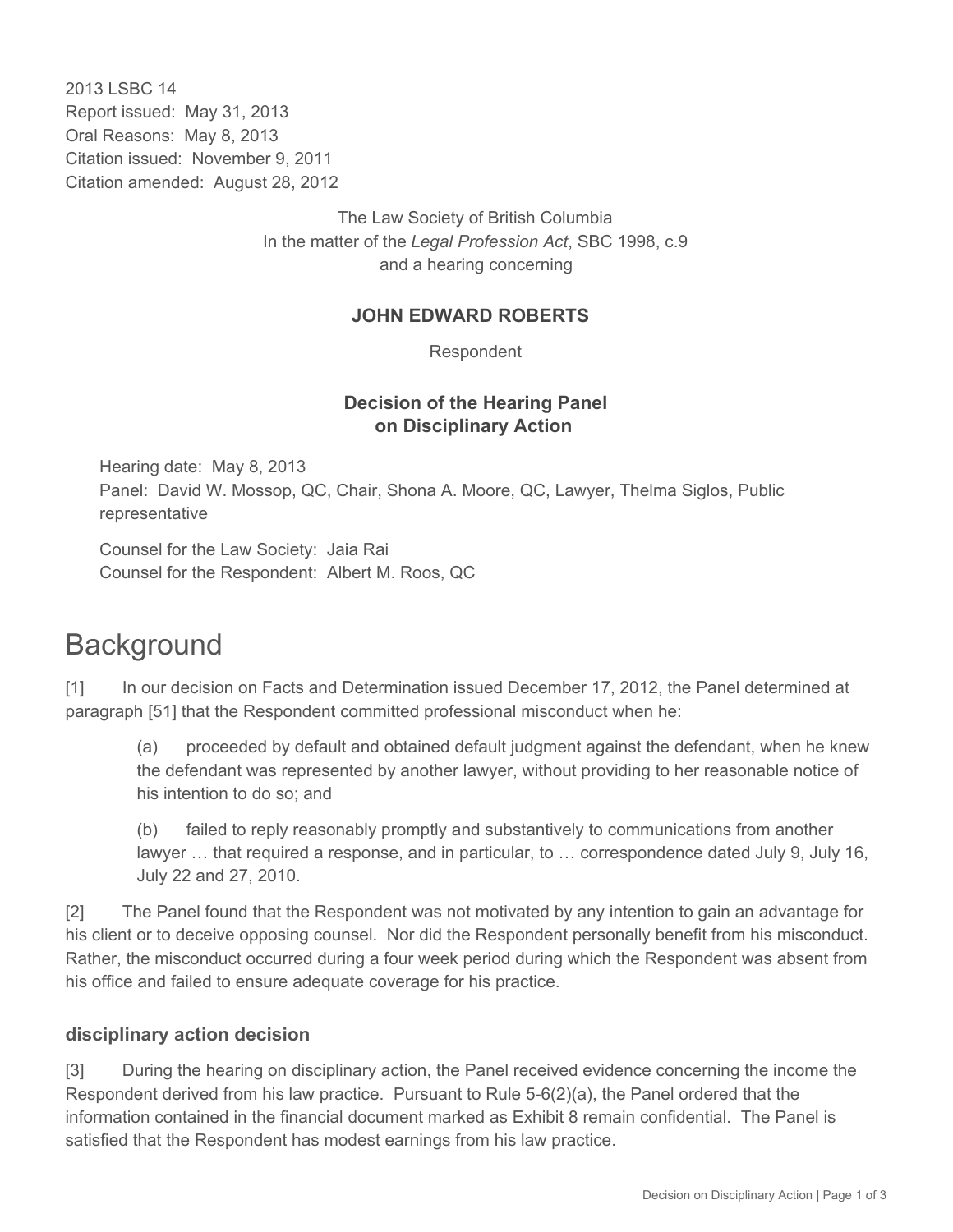[4] The Law Society and the Respondent were agreed on all but one aspect of the proposed disciplinary action. They were agreed that the Respondent should pay a \$3,000 fine, costs in the amount of \$2,000 and be given time to pay until October 30, 2014. They disagreed on whether the Respondent should be referred to the Practice Standards Committee of the Law Society and ordered to comply with any directions or orders made by that Committee.

[5] At the conclusion of the hearing on disciplinary action, the Panel rendered an oral decision that the Respondent pay on or before October 30, 2014:

- (a) a fine in the amount of \$3,000; and
- (b) costs in the amount of \$2,000.

The Panel's decision on disciplinary action reflects the agreement reached by the Law Society and the Respondent on these matters.

[6] The Law Society sought a further order that the Respondent be referred to the Practice Standards Committee. The Panel declined to impose that additional disciplinary action.

[7] What follows are our reasons for this decision.

#### **reasoning**

[8] The Panel considered the submissions of the Law Society and the Respondent with respect to their agreed submission on disciplinary action. The Panel is satisfied that, in the context of this case, a fine in the amount of \$3,000 is an appropriate disciplinary response having regard to the principles set out in the *Law Society of BC v. Hordal*, 2004 LSBC 36 and *Law Society of BC v. Ogilvie*, [1999] LSBC 17.

[9] The Law Society and counsel for the Respondent agree that the seriousness of the Respondent's misconduct is on the low range. The Respondent has practised since 1995 and, until this case, had no prior disciplinary record.

[10] The misconduct occurred during a one-month period where a variety of circumstances converged in the Respondent's personal and professional life, which resulted in the Respondent being away from his office for almost a month with insufficient arrangements being made for the conduct of his practice in his absence. The Panel considered all of the authorities referred to by counsel, and find that the circumstances of this case support a fine in the amount of \$3,000. We are satisfied that a fine in this amount provides sufficient specific and general deterrence to protect the public, maintain high professional standards and preserve public confidence in the legal profession.

[11] The Law Society and the Respondent made submissions concerning their agreement on costs in the amount of \$2,000.

[12] The costs calculated under the Tariff totaled \$7,500 plus disbursements. The Panel has decided to exercise its discretion to reduce the costs on the basis of the Respondent's financial circumstances and ability to pay.

[13] The Respondent has modest earnings from his practice at present. His practice has been adversely affected by the economic downturn. Having regard to the Respondent's financial circumstances, a reduction of costs to the amount of \$2,000 is appropriate in all of the circumstances. Again, in light of the realities of the Respondent's current financial circumstances, we accept the agreement of the Law Society and the Respondent that he be given time to pay the total amount of the fine and costs.